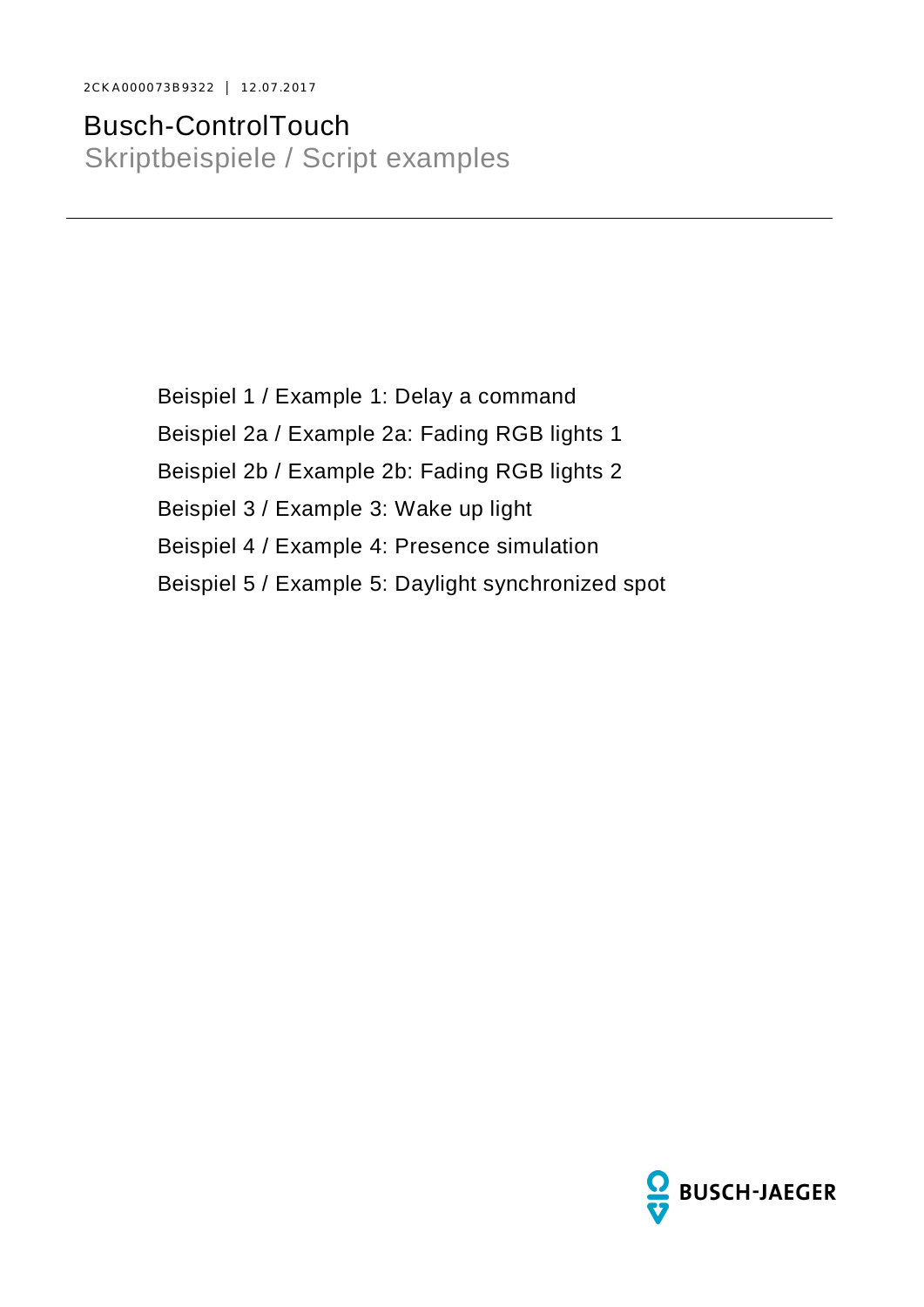## Busch-ControlTouch Skriptbeispiele / Script examples

#### Beispiel 1 / Example 1: Delay a command

#Example for a delay of a command WAIT 10 MIN SET BYTE(21/Office delayed) TO BYTE(22/Office) #Add a trigger that starts this script with the appropriate action (Office)

#To add a blocking function for this script, create another script that enables or disables this script. #Add a trigger for this script with the appropriate action (Block Office delay) SET SCRIPT(3/Delay example) TO BIT(4/Block Office delay)

#### Beispiel 2a / Example 2a: Fading RGB lights 1

```
#Example for fading RGB lights 1
#This example fades between 3 colours that are set in this script with a fixed speed.
FADE RGB(505/Colour wall) TO 255,0,0 IN 20 SEC STEP 100 #full red
FADE RGB(505/Colour wall) TO 0,255,0 IN 20 SEC STEP 100 #full green
FADE RGB(505/Colour wall) TO 0,0,255 IN 20 SEC STEP 100 #full blue
RESTART
#You can use a trigger or a scenario to start or stop this script
#For example, start this script with a scenario and stop it with the Room Off
button(trigger)
```
#### Beispiel 2b / Example 2b: Fading RGB lights 2

```
#Example for fading RGB lights 2
#This example fades between 3 colours that can be set with an iOS or Android device and
the speed is a dimmer value which can also be altered on the device.
FADE RGB(505/Colour wall) TO RGB(501/RGB colour1) IN BYTE(500,RGB fade speed)
SEC STEP 100
FADE RGB(505/Colour wall) TO RGB(502/RGB colour2) IN BYTE(500,RGB fade speed)
SEC STEP 100
FADE RGB(505/Colour wall) TO RGB(503/RGB colour3) IN BYTE(500,RGB fade speed)
SEC STEP 100
RESTART
#You can use a trigger or a scenario to start or stop this script
#For example, start this script with a scenario and stop it with the Room Off button
(trigger)
```
#### Beispiel 3 / Example 3: Wake up light

```
#Example for creating a 'wake up' light
#This example fades a light upwards slowly
FADE BYTE(400/Bedroom wall) TO 5 IN 1 MIN
FADE BYTE(400/Bedroom wall) TO 20 IN 2 MIN
FADE BYTE(400/Bedroom wall) TO 50 IN 3 MIN
FADE BYTE(400/Bedroom wall) TO 100 IN 4 MIN
#You can use a schedule to start this script, it will stop after it has
finished
```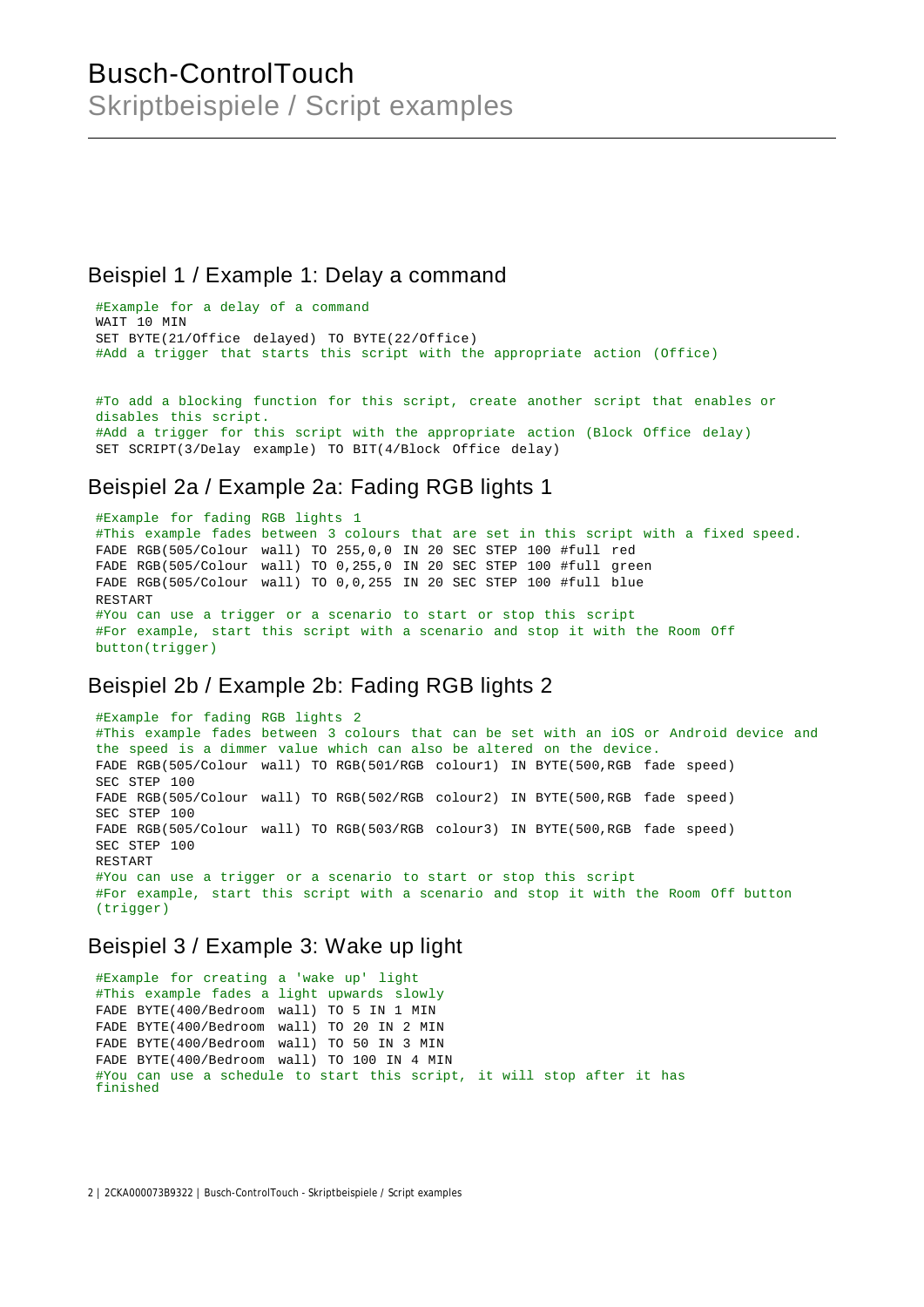# Busch-ControlTouch Skriptbeispiele / Script examples

#### Beispiel 4 / Example 4: Presence simulation

```
3 | 2CKA000073B9322 | Busch-ControlTouch - Skriptbeispiele / Script examples
 #Example for presence simulation
 #This example consists of 4 scripts.
 #Script 1 for starting the simulation
 #This script turns two schedulers ON which start scripts 3 and 4 (in the morning
 and evening).
 #But only if there has not been anyone at home for more than 6 hours...
 WAIT 6 HOUR
 SET SCHEDULER(21/Presence morning) TO 1
SET SCHEDULER(22/Presence evening) TO 1
 #You could use a trigger on the 'all off' near the front door to start this script or
 a trigger on a contact of the burglar alarm, so the script is started when the alarm
 is turn on.
 #Script 2 for stopping the simulation
 #This script turns the schedulers off and stops the starting script.
 SET SCHEDULER(21/Presence morning) TO 0
 SET SCHEDULER(22/Presence evening) TO 0
 STOP SCRIPT(1/Start presence simulation)
 STOP SCRIPT(3/Morning simulation)
 STOP SCRIPT(4/Evening simulation)
 #You could use a presence detector to execute this script, or trigger it when the
burglar alarm is turned off.
 #Script 3 the simulation itself for the morning
 WAIT 0 RANDOM 30 MIN
 #First we wait for a random time, so every day the time the simulation start is a
 little different.
 SET BYTE(25/Bedroom wall light) TO 50
 SET BIT(23/Hallway) TO 1
 WAIT 5 MIN
 SET BYTE(11/Kitchen light) TO 80
 WAIT 15 MIN RANDOM 10 MIN
 SET BYTE(25/Bedroom wall light) TO 0
 SET BYTE(14/Living room spots) TO 80
 SET BIT(80/Curtains) TO 0
WAIT 20 MIN RANDOM 20 MIN
 SET BIT(23/Hallway) TO 0
 SET BYTE(11/Kitchen light) TO 0
SET BYTE(14/Living room spots) TO 0
 #Script 4 the simulation for the evening
 WAIT 0 RANDOM 1 HOUR
 #First we wait for a random time, so every day the time the simulation start is a
 little different.
 SET BYTE(11/Kitchen light) TO 70
 SET BIT(23/Hallway) TO 1
 SET BYTE(14/Living room spots) TO 80
 WAIT 30 MIN RANDOM 30 MIN
 SET BYTE(11/Kitchen light) TO 0
 SET BYTE(14/Living room spots) TO 70
 SET BYTE(24/Living room standing) TO 40
 WAIT 1 HOUR RANDOM 1 HOUR
 SET BIT(80/Curtains) TO 1
 SET BYTE(25/Bedroom wall light) TO 70
```